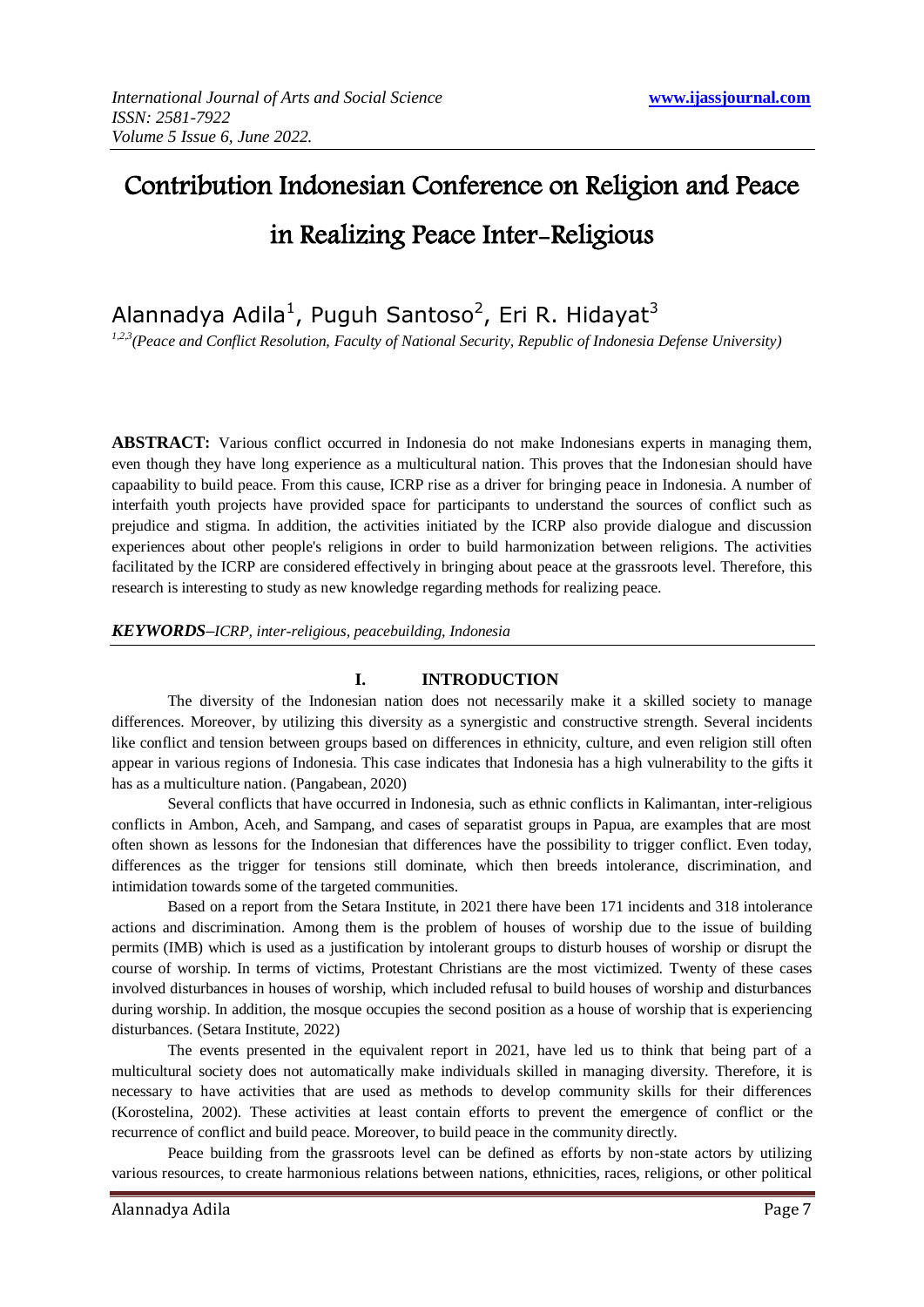structures and to build social structures capable of promoting sustainable peace. The term "non-state actor" refers to institutions, organizations, or foundations established by the community at the grassroots level. (Oda, 2007)

Understanding that the diversity of the Indonesian people contains vulnerabilities, the ICRP is here to contribute to preventing conflict and building peace. Since 2000, he has made various efforts to realize a peaceful Indonesia. The number of programs that have been made by the ICRP requires the author to filter several programs related to youth to be presented in this article. The programs are Interfaith Youth Leadership School (SKPLA), Peace Train,Visit Tour, and Sharing Session.

**II. DISCUSSION**

### **1.1 Who is ICRP**

ICRP or *Indonesian Conference on Religion and Peace* is an institution or legal entity in the form of a foundation that is non-sectarian, non-profit, non-governmental, and independent. The ICRP was born on 12 July 2000 to promote interreligious dialogue, democracy, and peace in Indonesia. The emergence of the ICRP was initiated by religious leaders from various religions and beliefs in Indonesia to encourage dialogue and build a democratic, humanist and pluralist religious life. The figures are Abdurrahman Wahid, Djohan Effendi, Budi Santoso Tanuwibowo, Chandra Setiawan, Gede Natih, Haris Chandra, JN Hariyanto SJ, Musda Mulia, Michael Utama Purnama, Muhammad Najib, Sudhamek AWS, Sylvana Maria Apituley. Together with institutions and individuals, the ICRP fights for pluralism and peace, which emphasizes efforts to uphold justice in various perspectives on gender, human rights, spirituality, economy, social and politics. In addition, the ICRP also actively takes part in developing studies on peace and conflict resolution and in fighting for human rights and freedom of religion and belief. (ICRP, 2022)

In its activities, ICRP has been driven by the vision to create a peaceful and prosperous society in the context of the plurality of religions and beliefs in Indonesia. Meanwhile, there are 4 missions initiated by the ICRP. The first is to grow and develop multiculturalism and pluralism in social life. The second is an effort to build awareness of a healthy culture of religiosity, mutual respect and free from mutual suspicion with all elements of the nation, especially communities and institutions of religion and belief. The third is to encourage efforts for dialogue, advocacy, assessment and problem solving both in socio-political and religious levels starting from the regional, national, regional and international scales. Fourth is to invite all parties, especially young people, to respect, appreciate, and be grateful for the diversity and richness of the traditions of the religious life of each party. Meanwhile, ICRP's strategic objectives are to increase understanding of pluralism, assist in handling various problems in inter-religious relations, and assist in the development of cooperation networks between institutions and individuals in the context of strengthening pluralism and peace. (ICRP, 2022)

### **1.2 What ICRP does**

As conflicts become increasingly complex, the need to prevent, manage, and end violence as a result of conflict has changed the system or values for engaging youth in promoting peace (McEvoy-Levy, 2013). Now many grassroots communities have contributed to facilitating various youth projects in order to reduce violence in conflict and improve justice through cultural exchange programs, peace education in the form of training, or youth outreach to create a peaceful future. One of them is the ICRP which has contributed to providing a meeting room, especially among youths of interfaith.

The birth of the ICRP is part of an effort to foster a pluralistic attitude of diversity, respect differences, and celebrate freedom of religion and belief in Indonesia. Even now, the spirit of carrying out his vision, mission, and goals is still burning. Even in these years of crisis facing a pandemic like this, the ICRP is still steadfast in continuing to sow peace in Indonesia. Various activities have been summarized by researchers, while these activities include:

### **1.2.1 Interfaith Youth Leadeship School (SKPLA)**

Until now, Indonesia is still the country with the highest diversity in the world, consisting of 1,340 ethnic groups and 718 regional languages spread over 17,504 islands from Sabang in Sumatra to Merauke in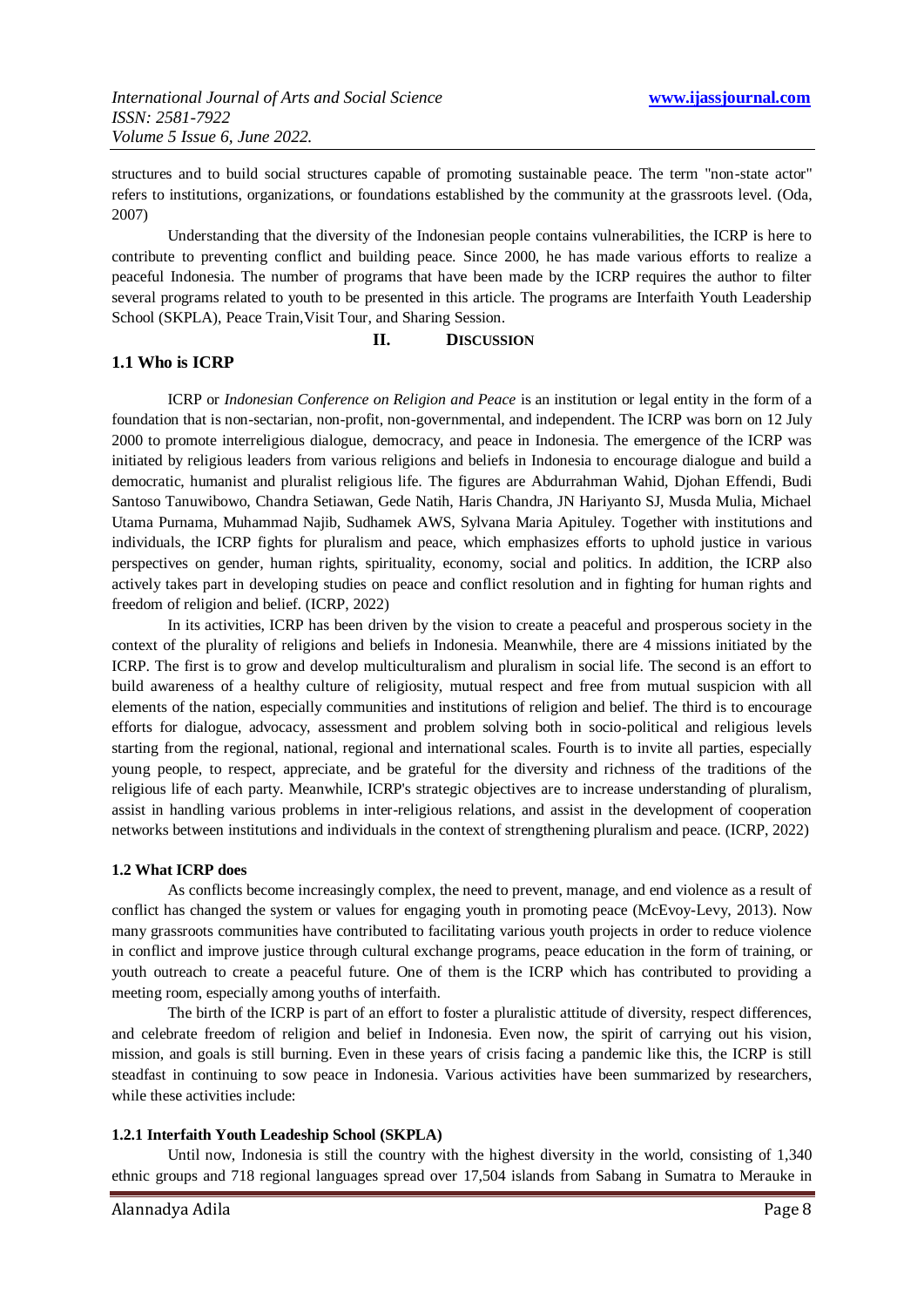Papua. With so much diversity, Indonesia inevitably has to experience various dynamics in its journey. Starting from conflicts between tribes, races, and or religions, to wars against armed civilian groups. In addition, there is a leadership crisis because there are rarely leaders who have high academic quality and prioritize the interests of the community above personal and group interests (Malik, 2018). Therefore, the Indonesian Conference on Religion and Peace (ICRP) supported by the Ministry of Home Affairs and the Ford Foundation held a School of Interfaith Youth Leadership or in bahasa are called Sekolah Kepemimpinan Pemuda Lintas Agama (SKPLA). This activity is dedicated as a learning platform for those who want to appear as leaders for their respective communities, for the nation and the State in the future (Rahayu, 2021).

The program of SKPLA was attended by 30 participants from 43 people who registered. Of the 30 participants who successfully passed this selection were representatives from the areas of Jakarta, North Sumatra, Pontianak, Tasikmalaya, Bali, Malang, Bandung, Depok, Tegal, East Kalimantan, Yogyakarta, Surabaya, Padang, Central Sulawesi, Madura and others. SKPLA participants also represent 10 religions in Indonesia, namely, Islam, Christianity, Catholicism, Hinduism, Buddhism, Confucianism, Bahai, Sikh, Believers, and Judaism, with a gender composition of 17 women and 13 sons. The Interfaith Youth Leadership School learning activity is Batch 1 starting from November 2021 and ending in March 2022. In this pandemic era, the committee requires the committee to carry out this activity online. (Rahayu, 2021)

In SKPLA activity, participants will be provided with interesting materials related to ideal leadership for a pluralistic Indonesia. Participants are given the opportunity to learn in 10 meetings with various topics and resource persons who have expertise in their fields. The youth project has led participants to learn about the ideal leader in the midst of multicultural Indonesia. According to Junior Franata, a Catholic youth, SKPLA has facilitated youth to learn how to be a good leader for the people and for themselves. In addition, in the packaging material on leadership, participants are also given space to recognize the differences between the participants. According to Putu Eka, SKPLA always presents extraordinary speakers at every meeting, and the materials provided not only help to understand the differences between religions, but also provide an understanding to strengthen and unite each other in differences. (Kabardamai.id, 2022)

### **1.2.2 Peace Train Indonesia (PTI)**

One of the problems that currently continues to be a public concern is intolerance and religious radicalism in Indonesia. Religious intolerance and radicalism are manifested in various actions such as: banning religious worship activities, spreading hatred, religion-based violence or destroying places of worship. It is from this background that the *Peace Train* engages young people to actively become actors in fostering an attitude of tolerance, and jointly strive for the realization of peace in the country. At least through PTI young people get two important things. (Nurcholis, 2021)

First, as a bridge between young people from different religious backgrounds and from different cities to visit other cities where there are also youth communities of various religions. Uniquely, this bridge is used as a symbol and a way to knit peace. Of course this is related to the title of the program that is being carried, namely Kereta Api. Train is mass transportation. Inside it can be ascertained that it consists of passengers from various backgrounds, both ethnic, religious and different customs or cultures. From here, this program was created to invite PTI participants to take pictures of miniature Indonesia inhabited by various people as in the train. It is the portrait of diversity that they must understand and then report to their friends in the destination city as a material for reflection and learning.

*Second*, the experience is in the meeting room. Inside the carriage, even since they were still in the waiting room the encounter had already begun. They introduced themselves to each other among the participants and also to the committee team. This is where the encounter took place. From this meeting they know each other's religious background or belief, from what region and community and what their goals are in joining this program. Then the meeting room continues in the destination city to visit different places of worship such as: mosques, Christian and Catholic churches, monasteries, temples, pagodas. In these houses of worship, PTI participants were welcomed by the house of worship to learn more closely about the teachings, rituals or rites, the uniqueness or peculiarities of each and also how the relationship between the congregation in the house of worship and the different surrounding communities. (Nurcholis, 2021)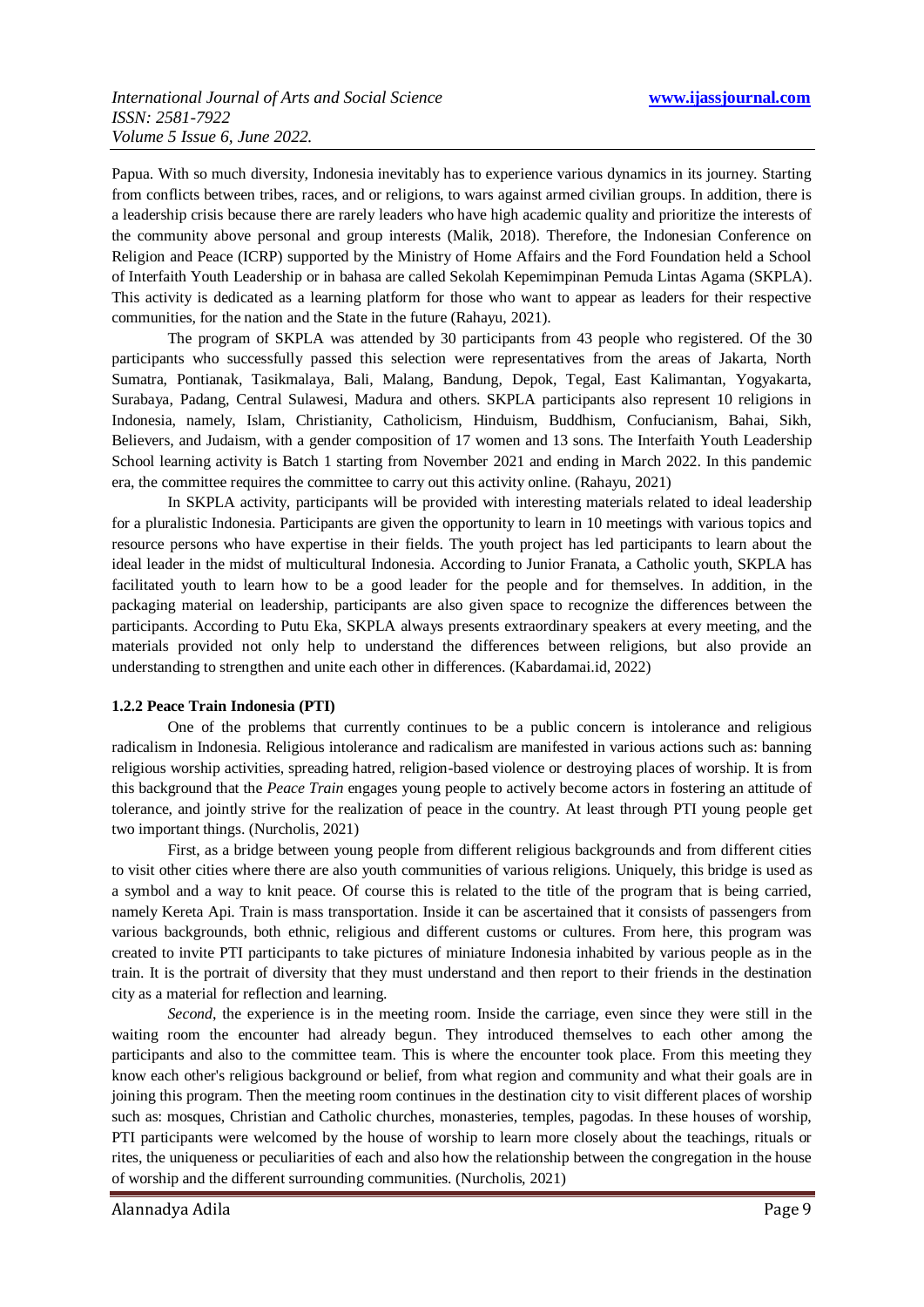From the two objectives above, the essence of PTI's activities is that participants know and know directly from sources or adherents regarding various aspects of each religion. According to one Muslim participant, this activity has removed the stigma and prejudice that has existed in his thinking about Christians as worshipers of the cross during worship, in fact worshiping God is the same as Muslims. This experience not only surprised one or two people, but many participants from various religious backgrounds seemed as if the negative stigma disappeared when the space for meeting between differences was given the opportunity. Through this activity, it can be seen that the prejudices that often plague everyone can be eliminated. In short, visits to places of worship not only get a variety of information related to religions but also get a feel for how the relationship between religious communities is so close and intimate. (Nurcholis, 2021)

#### **1.2.3 Visit Tour**

Facilitating a meeting room between youths who have different ethnicity, race, culture, and religion is an important instrument for sharing, having dialogue, in order to get to know each other. This effort is effective in eradicating prejudice, prejudice, and other negative attitudes related to disharmony between religious communities. ICRP presents a discussion space for youth of interfaith to spread tolerance and care for diversity through the "Anjangsana" activity by inviting youth of interfaith to visit the House of Worship.

Anjangsana activities have often been carried out by the ICRP. One of them is visiting the house of worship of the Ugamo Malim or Bale congregation. On this occasion, the visiting youths got firsthand knowledge about Parmalim. Upon arriving in front of Bale, the anjangsana participants are assisted to wear a sarong without exception, especially for the congregation and married male guests who are required to wear Ulos. Another attribute that must be worn is the ropes that are shaped like a white turban and are worn on the head as a symbol of purity. Not only that, while inside the Bale, the congregation and guests are not allowed to wear shoes or sandals. (Rahayu, 2022)

This activity is packaged in a structured manner so that it can give a good impression to the congregation or the participants of the anjangsana. After a leisurely conversation, at 11 o'clock in the afternoon, the Parmalim congregation performed a ritual of worship. Saturday is the time for Parmalim worship, it is not surprising that this activity is attended by many congregations who gather to worship. The ritual worship is carried out for approximately one hour with full reverence. While the participants only watched the worship until the end carefully. Then the worship service was closed by sprinkling holy water with leaves onto the skin of the congregation. After worship, the activity continued with lunch together. Of course, the meeting room with a lunch agenda added to the excitement of the dialogue between the congregation and the participants. After finishing lunch, the congregation and participants continued the dialogue that had been paused for worship. These activities bring the atmosphere of difference to be very beautiful like a rainbow. (Rahayu, 2022)

Anjangsana activities always bring pride to each party. Henri Simanjuntak, Ulu punguan (Branch Manager) Parmalim Bogor, expressed his pleasure at the arrival of interfaith youths to Parmalim. At first Henri did not expect that the young men who had come were. From this encounter, the congregation recounted the grief experienced by the Parmalim people. Even though the Parmalim people are proud of their beliefs, they still experience discrimination, especially the younger generation who cannot apply for jobs because of their religion. This fact made the participants realize that this kind of meeting room is really needed to hear and understand each other. (Rahayu, 2022)

#### **1.2.4 Sharing Session (***Diskusi Beretika***)**

Sharing Session or they are called Diskusi beretika are a area for youth to meet and discuss various important issues related to current issues. This activity is held once a month with different topics. For example, on August 5, 2021, *Diskusi beretika* present the topic regarding "Talk to Differences: Turning on Relationships with Feelings of Wanting to Know". In this opportunity, the topic talks regarding Indonesia is a home for diversity of differences. In essence, this discussion resulted in the conclusion that all elements of the nation must have a shared commitment to maintain and manage Indonesia's diversity. (Rahayu, 2021)

Through this activity, one of the participants stated that differences between Indonesian people are not actually a problem, on the contrary, they are complementary spaces for each other. Furthermore, other